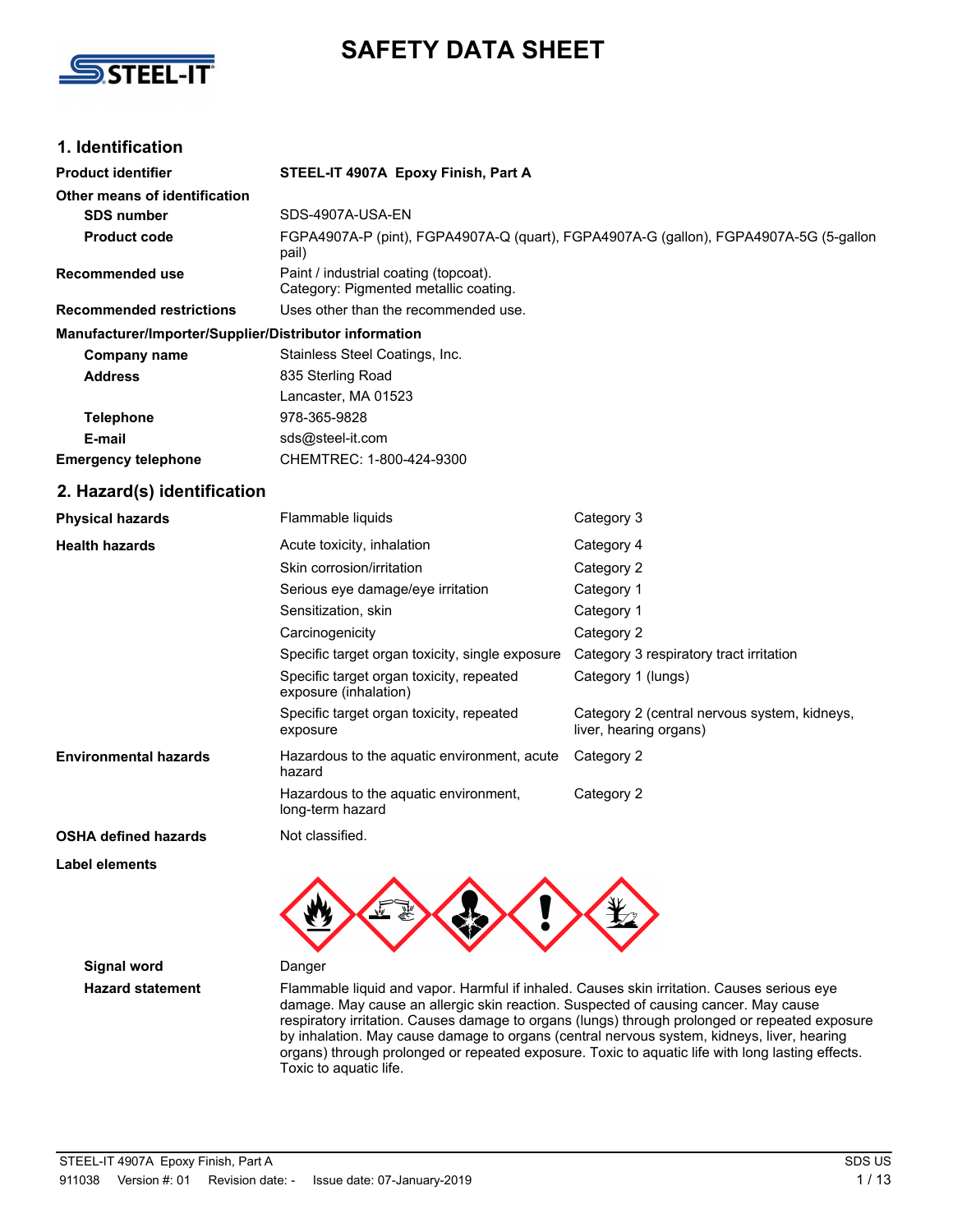| <b>Precautionary statement</b>               |                                                                                                                                                                                                                                                                                                                                                                                                                                                                                                                                                                                                                                                                                                                                                                                                      |
|----------------------------------------------|------------------------------------------------------------------------------------------------------------------------------------------------------------------------------------------------------------------------------------------------------------------------------------------------------------------------------------------------------------------------------------------------------------------------------------------------------------------------------------------------------------------------------------------------------------------------------------------------------------------------------------------------------------------------------------------------------------------------------------------------------------------------------------------------------|
| <b>Prevention</b>                            | Obtain special instructions before use. Do not handle until all safety precautions have been read<br>and understood. Keep away from heat/sparks/open flames/hot surfaces. - No smoking. Keep<br>container tightly closed. Ground/bond container and receiving equipment. Use explosion-proof<br>electrical/ventilating/lighting equipment. Use only non-sparking tools. Take precautionary<br>measures against static discharge. Do not breathe mist/vapors/spray. Wash thoroughly after<br>handling. Do not eat, drink or smoke when using this product. Use only outdoors or in a<br>well-ventilated area. Contaminated work clothing must not be allowed out of the workplace. Avoid<br>release to the environment. Wear protective gloves/protective clothing/eye protection/face<br>protection. |
| <b>Response</b>                              | If exposed or concerned: Get medical advice/attention. If on skin (or hair): Take off immediately all<br>contaminated clothing. Rinse skin with water/shower. If skin irritation or rash occurs: Get medical<br>advice/attention. Wash contaminated clothing before reuse. If inhaled: Remove person to fresh air<br>and keep comfortable for breathing. Call a poison center/doctor if you feel unwell. If in eyes: Rinse<br>cautiously with water for several minutes. Remove contact lenses, if present and easy to do.<br>Continue rinsing. Immediately call a poison center/doctor. In case of fire: Use water fog, foam, dry<br>chemical powder, carbon dioxide to extinguish. Collect spillage.                                                                                               |
| <b>Storage</b>                               | Keep cool. Store in a well-ventilated place. Keep container tightly closed. Store locked up.                                                                                                                                                                                                                                                                                                                                                                                                                                                                                                                                                                                                                                                                                                         |
| <b>Disposal</b>                              | Dispose of contents/container in accordance with local/regional/national/international regulations.                                                                                                                                                                                                                                                                                                                                                                                                                                                                                                                                                                                                                                                                                                  |
| Hazard(s) not otherwise<br>classified (HNOC) | None known.                                                                                                                                                                                                                                                                                                                                                                                                                                                                                                                                                                                                                                                                                                                                                                                          |
| <b>Supplemental information</b>              | None.                                                                                                                                                                                                                                                                                                                                                                                                                                                                                                                                                                                                                                                                                                                                                                                                |

# **3. Composition/information on ingredients**

#### **Mixtures**

| <b>Chemical name</b>                                     | <b>CAS number</b> | %         |
|----------------------------------------------------------|-------------------|-----------|
| Polyamide resin                                          | 68410-23-1        | $40 - 50$ |
| 2-Butoxyethanol                                          | 111-76-2          | $10 - 15$ |
| 4-Chloro-.alpha.,.alpha.,.alpha.<br>-trifluorotoluene    | 98-56-6           | $10 - 15$ |
| Xylene                                                   | 1330-20-7         | $10 - 15$ |
| Chromium                                                 | 7440-47-3         | $1 - 5$   |
| Ethylbenzene                                             | $100 - 41 - 4$    | $1 - 5$   |
| <b>Nickel</b>                                            | 7440-02-0         | $1 - 5$   |
| 1,2,4-Trimethylbenzene                                   | $95 - 63 - 6$     | $1 - 3$   |
| Distillates (petroleum),<br>hydrotreated light           | 64742-47-8        | $1 - 3$   |
| Solvent naphtha (petroleum),<br>light aromatic           | 64742-95-6        | $1 - 3$   |
| Urea, polymer with<br>formaldehyde, butylated            | 68002-19-7        | $1 - 3$   |
| Cumene                                                   | $98 - 82 - 8$     | < 1       |
| Diethylbenzene                                           | 25340-17-4        | < 1       |
| N,N'-Ethane-1,2-diylbis(12-hyd<br>roxyoctadecan-1-amide) | 123-26-2          | < 1       |
| Triethylenetetramine                                     | 112-24-3          | < 1       |
| n-Butanol                                                | $71-36-3$         | < 1       |

#### **Composition comments**

All concentrations are in percent by weight unless ingredient is a gas. Gas concentrations are in percent by volume. Components not listed are either non-hazardous or are below reportable limits.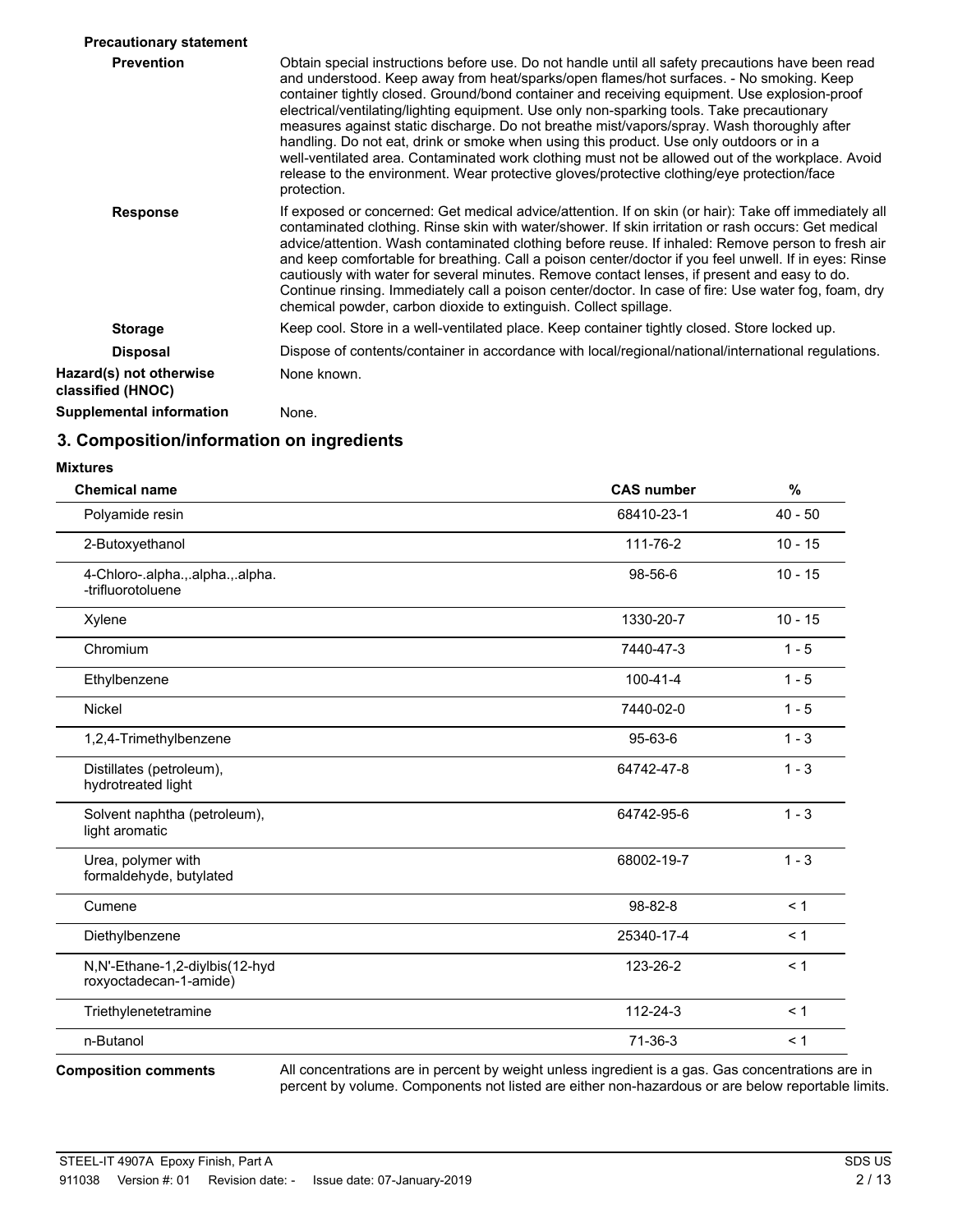### **4. First-aid measures**

| <b>Inhalation</b>                                                            | Remove victim to fresh air and keep at rest in a position comfortable for breathing. Call a POISON<br>CENTER or doctor/physician if you feel unwell.                                                                                                                                                                                                                                                                                                    |
|------------------------------------------------------------------------------|---------------------------------------------------------------------------------------------------------------------------------------------------------------------------------------------------------------------------------------------------------------------------------------------------------------------------------------------------------------------------------------------------------------------------------------------------------|
| <b>Skin contact</b>                                                          | Remove contaminated clothing immediately and wash skin with soap and water. In case of<br>eczema or other skin disorders: Seek medical attention and take along these instructions. Wash<br>contaminated clothing before reuse.                                                                                                                                                                                                                         |
| Eye contact                                                                  | Immediately flush eyes with plenty of water for at least 15 minutes. Remove contact lenses, if<br>present and easy to do. Continue rinsing. Get medical attention immediately.                                                                                                                                                                                                                                                                          |
| Ingestion                                                                    | Rinse mouth. If vomiting occurs, keep head low so that stomach content doesn't get into the lungs.<br>Get medical attention if symptoms occur.                                                                                                                                                                                                                                                                                                          |
| <b>Most important</b><br>symptoms/effects, acute and<br>delayed              | Narcosis. Nausea, vomiting. Behavioral changes. Decrease in motor functions. Causes serious<br>eye damage. Symptoms may include stinging, tearing, redness, swelling, and blurred vision.<br>Permanent eye damage including blindness could result. May cause respiratory irritation. Skin<br>irritation. May cause redness and pain. May cause an allergic skin reaction. Dermatitis. Rash.<br>Jaundice. Prolonged exposure may cause chronic effects. |
| Indication of immediate<br>medical attention and special<br>treatment needed | Provide general supportive measures and treat symptomatically. Keep victim under observation.<br>Symptoms may be delayed.                                                                                                                                                                                                                                                                                                                               |
| <b>General information</b>                                                   | Take off all contaminated clothing immediately. If exposed or concerned: get medical<br>attention/advice. If you feel unwell, seek medical advice (show the label where possible). Ensure<br>that medical personnel are aware of the material(s) involved, and take precautions to protect<br>themselves. Wash contaminated clothing before reuse.                                                                                                      |
| 5. Fire-fighting measures                                                    |                                                                                                                                                                                                                                                                                                                                                                                                                                                         |
| Suitable extinguishing media                                                 | Water fog. Foam. Dry chemical powder. Carbon dioxide (CO2).                                                                                                                                                                                                                                                                                                                                                                                             |
| Unsuitable extinguishing<br>media                                            | Do not use water jet as an extinguisher, as this will spread the fire.                                                                                                                                                                                                                                                                                                                                                                                  |
| Specific hazards arising from<br>the chemical                                | Vapors may form explosive mixtures with air. Vapors may travel considerable distance to a source<br>of ignition and flash back. During fire, gases hazardous to health may be formed.                                                                                                                                                                                                                                                                   |
| Special protective equipment<br>and precautions for firefighters             | Self-contained breathing apparatus and full protective clothing must be worn in case of fire.                                                                                                                                                                                                                                                                                                                                                           |
| <b>Fire fighting</b>                                                         | In case of fire and/or explosion do not breathe fumes. Move containers from fire area if you can do                                                                                                                                                                                                                                                                                                                                                     |

In case of fire and/or explosion do not breathe fumes. Move containers from fire area if you can do so without risk. Cool containers exposed to flames with water until well after the fire is out.

**Specific methods** Use standard firefighting procedures and consider the hazards of other involved materials. General fire hazards Flammable liquid and vapor.

### **6. Accidental release measures**

**equipment/instructions**

| Personal precautions,<br>protective equipment and<br>emergency procedures | Keep unnecessary personnel away. Keep people away from and upwind of spill/leak. Eliminate all<br>ignition sources (no smoking, flares, sparks, or flames in immediate area). Wear appropriate<br>protective equipment and clothing during clean-up. Do not breathe mist/vapors/spray. Do not touch<br>damaged containers or spilled material unless wearing appropriate protective clothing. Ventilate<br>closed spaces before entering them. Local authorities should be advised if significant spillages<br>cannot be contained. For personal protection, see section 8 of the SDS. |
|---------------------------------------------------------------------------|----------------------------------------------------------------------------------------------------------------------------------------------------------------------------------------------------------------------------------------------------------------------------------------------------------------------------------------------------------------------------------------------------------------------------------------------------------------------------------------------------------------------------------------------------------------------------------------|
| Methods and materials for<br>containment and cleaning up                  | Eliminate all ignition sources (no smoking, flares, sparks, or flames in immediate area). Keep<br>combustibles (wood, paper, oil, etc.) away from spilled material. Take precautionary measures<br>against static discharge. Use only non-sparking tools. Ventilate the contaminated area. Put<br>material in suitable, covered, labeled containers. Collect runoff for disposal as potential hazardous<br>waste. Clean up in accordance with all applicable regulations.                                                                                                              |
|                                                                           | Large Spills: Stop the flow of material, if this is without risk. Dike the spilled material, where this is<br>possible. A vapor-suppressing foam may be used to reduce vapors. Use a non-combustible<br>material like vermiculite, sand or earth to soak up the product and place into a container for later<br>disposal. Following product recovery, flush area with water.                                                                                                                                                                                                           |
|                                                                           | Small Spills: Absorb with earth, sand or other non-combustible material and transfer to containers<br>for later disposal. Wipe up with absorbent material (e.g. cloth, fleece). Clean surface thoroughly to<br>remove residual contamination.                                                                                                                                                                                                                                                                                                                                          |
|                                                                           | Never return spills to original containers for re-use. This material must be disposed of as<br>hazardous waste. For waste disposal, see section 13 of the SDS.                                                                                                                                                                                                                                                                                                                                                                                                                         |
| <b>Environmental precautions</b>                                          | Avoid release to the environment. Inform appropriate managerial or supervisory personnel of all<br>environmental releases. Prevent further leakage or spillage if safe to do so. Avoid discharge into<br>drains, water courses or onto the ground.                                                                                                                                                                                                                                                                                                                                     |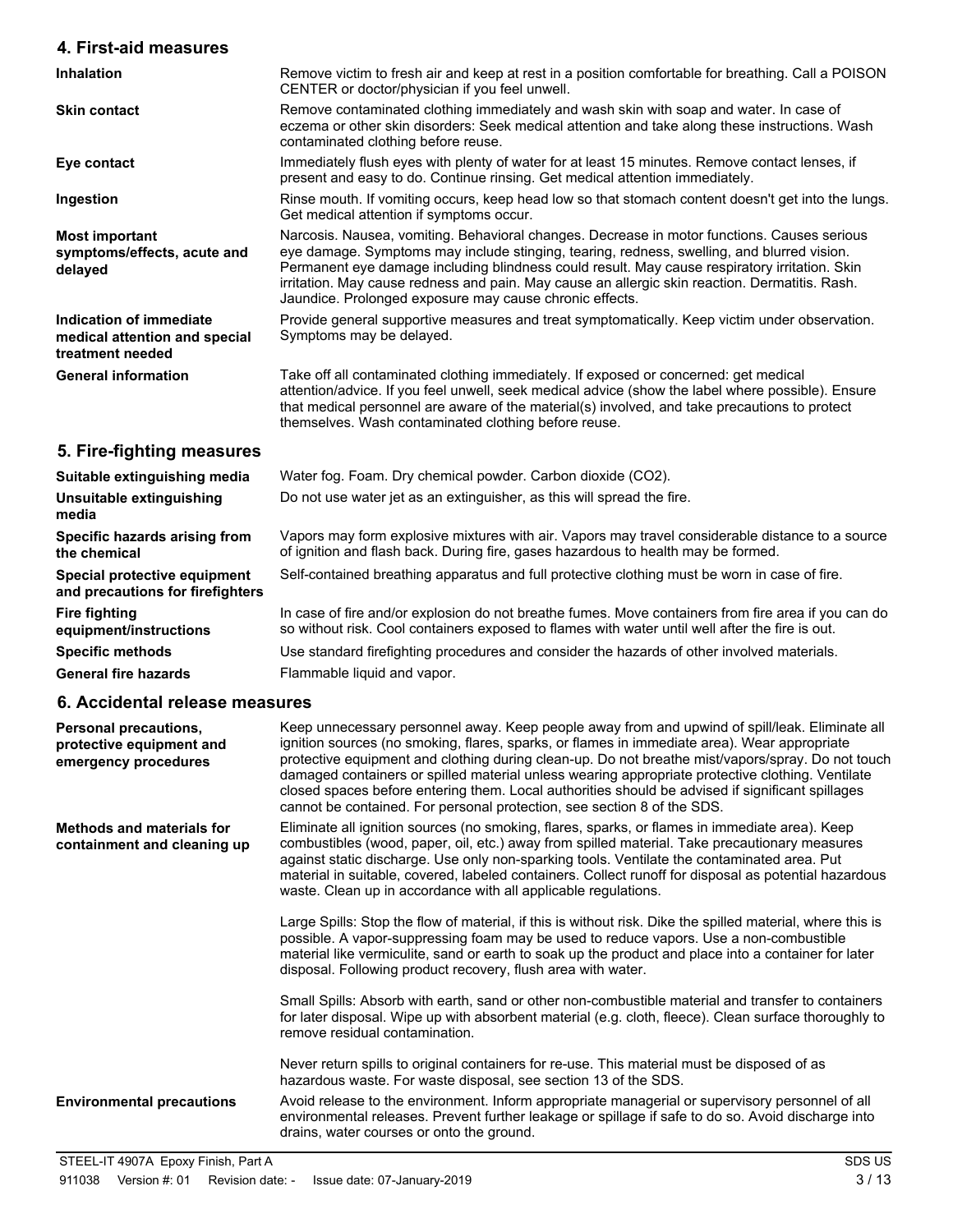### **7. Handling and storage**

| Precautions for safe handling                                   | Obtain special instructions before use. Do not handle until all safety precautions have been read<br>and understood. Do not handle, store or open near an open flame, sources of heat or sources of<br>ignition. Protect material from direct sunlight. Explosion-proof general and local exhaust ventilation.<br>Take precautionary measures against static discharges. All equipment used when handling the<br>product must be grounded. Use non-sparking tools and explosion-proof equipment. Do not breathe<br>mist/vapors/spray. Do not get in eyes and avoid contact with skin and clothing. Avoid prolonged<br>exposure. When using, do not eat, drink or smoke. Persons susceptible to allergic reactions<br>should not handle this product. Should be handled in closed systems, if possible. Wear<br>appropriate personal protective equipment. Wash hands thoroughly after handling. Avoid release<br>to the environment. Observe good industrial hygiene practices. |
|-----------------------------------------------------------------|---------------------------------------------------------------------------------------------------------------------------------------------------------------------------------------------------------------------------------------------------------------------------------------------------------------------------------------------------------------------------------------------------------------------------------------------------------------------------------------------------------------------------------------------------------------------------------------------------------------------------------------------------------------------------------------------------------------------------------------------------------------------------------------------------------------------------------------------------------------------------------------------------------------------------------------------------------------------------------|
| Conditions for safe storage,<br>including any incompatibilities | Store locked up. Keep away from heat, sparks and open flame. Prevent electrostatic charge<br>build-up by using common bonding and grounding techniques. Store in a cool, dry place out of<br>direct sunlight. Store in original tightly closed container. Store in a well-ventilated place. Keep in an<br>area equipped with sprinklers. Store away from incompatible materials (see Section 10 of the<br>SDS).                                                                                                                                                                                                                                                                                                                                                                                                                                                                                                                                                                 |

### **8. Exposure controls/personal protection**

#### **Occupational exposure limits**

# **US. OSHA Table Z-1 Limits for Air Contaminants (29 CFR 1910.1000) Components Type Value** 2-Butoxyethanol (CAS PEL 240 mg/m3 111-76-2) 50 ppm Chromium (CAS 7440-47-3) PEL 1 mg/m3 Cumene (CAS 98-82-8) PEL 245 mg/m3 50 ppm Ethylbenzene (CAS PEL 435 mg/m3 100-41-4) 100 ppm Nickel (CAS 7440-02-0) PEL 2 per setting the setting of the 1 mg/m3 Xylene (CAS 1330-20-7) PEL 435 mg/m3 100 ppm **US. ACGIH Threshold Limit Values Components Components Components Form** 1,2,4-Trimethylbenzene TWA 25 ppm (CAS 95-63-6) 2-Butoxyethanol (CAS TWA TWA 20 ppm 111-76-2) Chromium (CAS 7440-47-3) TWA 0.5 mg/m3 Inhalable fraction. Cumene (CAS 98-82-8) TWA 50 ppm Ethylbenzene (CAS TWA 20 ppm 100-41-4) Nickel (CAS 7440-02-0) TWA 1.5 mg/m3 Inhalable fraction. Xylene (CAS 1330-20-7) STEL STEL 150 ppm TWA 100 ppm **US. NIOSH: Pocket Guide to Chemical Hazards Components Type Value** 1,2,4-Trimethylbenzene TWA 125 mg/m3 (CAS 95-63-6) 25 ppm 2-Butoxyethanol (CAS TWA TWA 24 mg/m3 111-76-2) 5 ppm Chromium (CAS 7440-47-3) TWA 0.5 mg/m3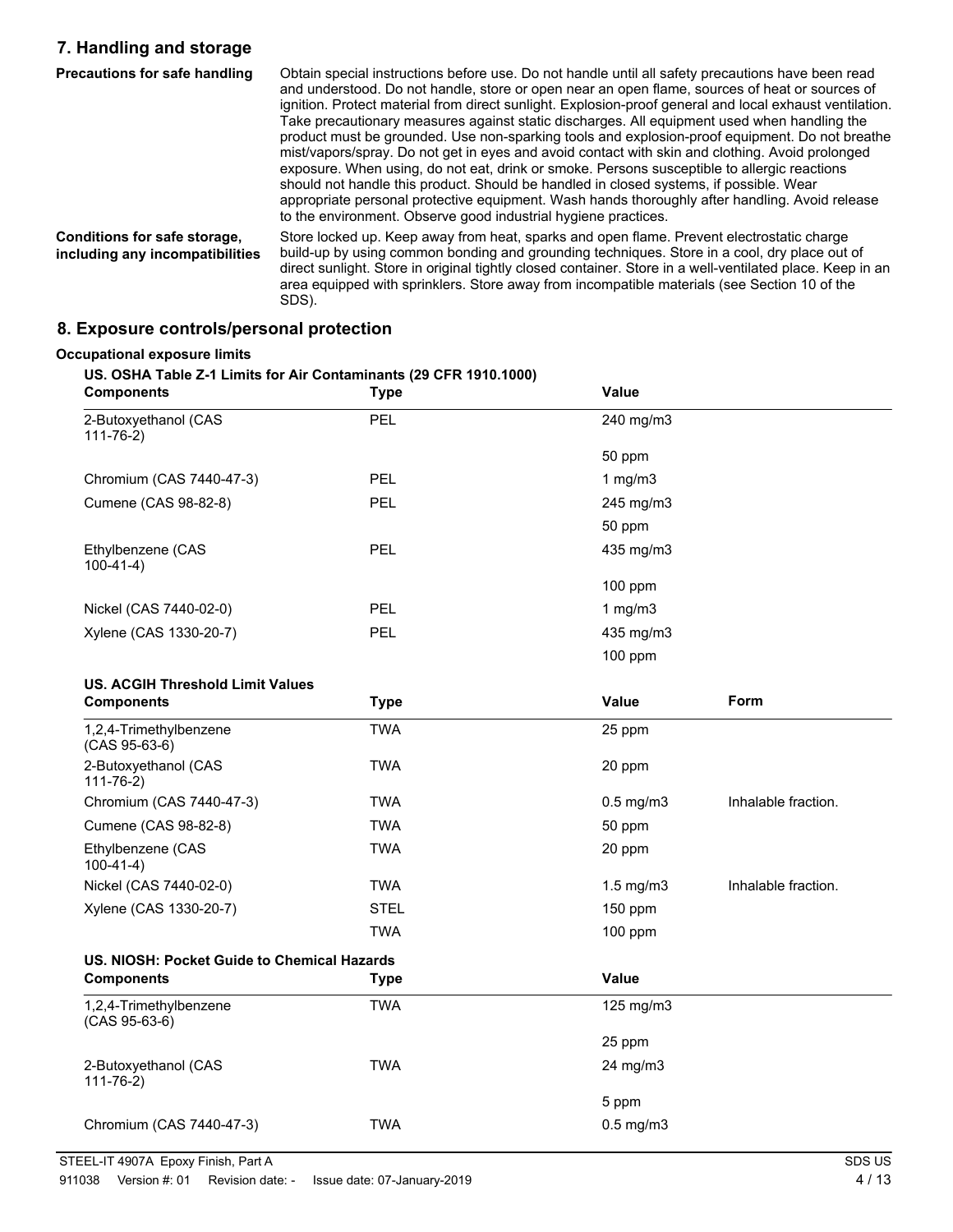# **US. NIOSH: Pocket Guide to Chemical Hazards**

| <b>Components</b>                | <b>Type</b> | Value         |  |
|----------------------------------|-------------|---------------|--|
| Cumene (CAS 98-82-8)             | <b>TWA</b>  | 245 mg/m3     |  |
|                                  |             | 50 ppm        |  |
| Ethylbenzene (CAS<br>$100-41-4)$ | <b>STEL</b> | 545 mg/m3     |  |
|                                  |             | $125$ ppm     |  |
|                                  | <b>TWA</b>  | 435 mg/m3     |  |
|                                  |             | $100$ ppm     |  |
| Nickel (CAS 7440-02-0)           | <b>TWA</b>  | $0.015$ mg/m3 |  |
| Xylene (CAS 1330-20-7)           | <b>STEL</b> | 655 mg/m3     |  |
|                                  |             | $150$ ppm     |  |
|                                  | <b>TWA</b>  | 435 mg/m3     |  |
|                                  |             | $100$ ppm     |  |

### **US. Workplace Environmental Exposure Level (WEEL) Guides**

| <b>Components</b>                           | Type | Value            |  |
|---------------------------------------------|------|------------------|--|
| Diethylbenzene (CAS<br>25340-17-4)          | TWA  | 5 ppm            |  |
| Triethylenetetramine (CAS<br>$112 - 24 - 3$ | TWA  | $6 \text{ mg/m}$ |  |
|                                             |      | ppm              |  |

### **Biological limit values**

### **ACGIH Biological Exposure Indices**

| <b>Components</b>                 | Value      | <b>Determinant</b>                                        | <b>Specimen</b>        | <b>Sampling Time</b> |
|-----------------------------------|------------|-----------------------------------------------------------|------------------------|----------------------|
| 2-Butoxyethanol (CAS<br>111-76-2) | $200$ mg/g | <b>Butoxyacetic</b><br>acid (BAA),<br>with hydrolysis     | Creatinine in<br>urine | $^\star$             |
| Ethylbenzene (CAS<br>$100-41-4)$  | $0.15$ g/g | Sum of<br>mandelic acid<br>and<br>phenylglyoxylic<br>acid | Creatinine in<br>urine | $\star$              |
| Xylene (CAS 1330-20-7)            | 1.5 $q/q$  | Methylhippuric<br>acids                                   | Creatinine in<br>urine | $\star$              |

\* - For sampling details, please see the source document.

### **Exposure guidelines**

| US - California OELs: Skin designation                            |                                   |
|-------------------------------------------------------------------|-----------------------------------|
| 2-Butoxyethanol (CAS 111-76-2)                                    | Can be absorbed through the skin. |
| Cumene (CAS 98-82-8)                                              | Can be absorbed through the skin. |
| US - Minnesota Haz Subs: Skin designation applies                 |                                   |
| 2-Butoxyethanol (CAS 111-76-2)                                    | Skin designation applies.         |
| Cumene (CAS 98-82-8)                                              | Skin designation applies.         |
| US - Tennessee OELs: Skin designation                             |                                   |
| 2-Butoxyethanol (CAS 111-76-2)                                    | Can be absorbed through the skin. |
| Cumene (CAS 98-82-8)                                              | Can be absorbed through the skin. |
| <b>US WEEL Guides: Skin designation</b>                           |                                   |
| Triethylenetetramine (CAS 112-24-3)                               | Can be absorbed through the skin. |
| US. NIOSH: Pocket Guide to Chemical Hazards                       |                                   |
| 2-Butoxyethanol (CAS 111-76-2)                                    | Can be absorbed through the skin. |
| Cumene (CAS 98-82-8)                                              | Can be absorbed through the skin. |
| US. OSHA Table Z-1 Limits for Air Contaminants (29 CFR 1910.1000) |                                   |
| 2-Butoxyethanol (CAS 111-76-2)                                    | Can be absorbed through the skin. |
| Cumene (CAS 98-82-8)                                              | Can be absorbed through the skin. |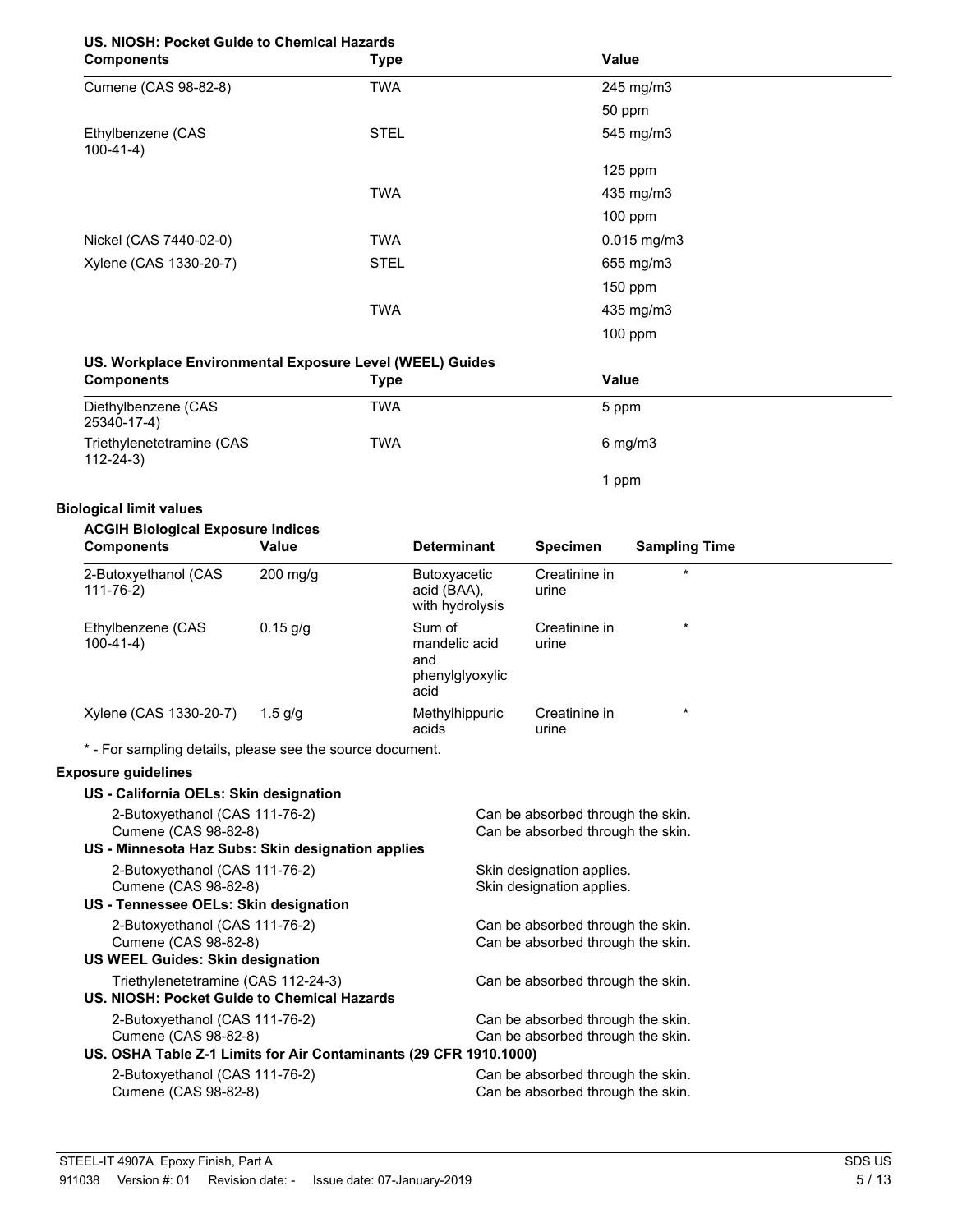| Appropriate engineering<br>controls      | Explosion-proof general and local exhaust ventilation. Provide eyewash station and safety shower.<br>Good general ventilation should be used. Ventilation rates should be matched to conditions. If<br>applicable, use process enclosures, local exhaust ventilation, or other engineering controls to<br>maintain airborne levels below recommended exposure limits. If exposure limits have not been<br>established, maintain airborne levels to an acceptable level. |
|------------------------------------------|-------------------------------------------------------------------------------------------------------------------------------------------------------------------------------------------------------------------------------------------------------------------------------------------------------------------------------------------------------------------------------------------------------------------------------------------------------------------------|
|                                          | Individual protection measures, such as personal protective equipment                                                                                                                                                                                                                                                                                                                                                                                                   |
| <b>Eye/face protection</b>               | Wear safety glasses with side shields (or goggles). Wear face shield if there is risk of splashes.                                                                                                                                                                                                                                                                                                                                                                      |
| <b>Skin protection</b>                   |                                                                                                                                                                                                                                                                                                                                                                                                                                                                         |
| <b>Hand protection</b>                   | Wear appropriate chemical resistant gloves. Be aware that the liquid may penetrate the gloves.<br>Frequent change is advisable. The most suitable glove must be chosen in consultation with the<br>gloves supplier, who can inform about the breakthrough time of the glove material.                                                                                                                                                                                   |
| <b>Skin protection</b>                   |                                                                                                                                                                                                                                                                                                                                                                                                                                                                         |
| <b>Other</b>                             | Wear appropriate chemical resistant clothing. Use of an impervious apron is recommended.                                                                                                                                                                                                                                                                                                                                                                                |
| <b>Respiratory protection</b>            | If engineering controls do not maintain airborne concentrations below recommended exposure<br>limits (where applicable) or to an acceptable level (in countries where exposure limits have not<br>been established), an approved respirator must be worn. Wear respiratory protection with<br>combination filter (dust and gas filter) during spraying operations.                                                                                                      |
| <b>Thermal hazards</b>                   | Wear appropriate thermal protective clothing, when necessary.                                                                                                                                                                                                                                                                                                                                                                                                           |
| <b>General hygiene</b><br>considerations | Observe any medical surveillance requirements. Always observe good personal hygiene<br>measures, such as washing after handling the material and before eating, drinking, and/or<br>smoking. Routinely wash work clothing and protective equipment to remove contaminants.<br>Contaminated work clothing should not be allowed out of the workplace.                                                                                                                    |

# **9. Physical and chemical properties**

| Appearance                                        |                                           |
|---------------------------------------------------|-------------------------------------------|
| <b>Physical state</b>                             | Liquid.                                   |
| Form                                              | Gray liquid.                              |
| Color                                             | Gray.                                     |
| Odor                                              | Characteristic of solvents.               |
| <b>Odor threshold</b>                             | Not available.                            |
| рH                                                | Not available.                            |
| Melting point/freezing point                      | Not available.                            |
| Initial boiling point and boiling<br>range        | 250 - 407 °F (121.1 - 208.3 °C)           |
| <b>Flash point</b>                                | 82.0 °F (27.8 °C)                         |
| <b>Evaporation rate</b>                           | Slower than ether.                        |
| Flammability (solid, gas)                         | Not applicable.                           |
| Upper/lower flammability or explosive limits      |                                           |
| <b>Flammability limit - lower</b><br>(%)          | 0.6%                                      |
| <b>Flammability limit - upper</b><br>(%)          | Not available.                            |
| Explosive limit - lower (%)                       | Not available.                            |
| Explosive limit - upper (%)                       | Not available.                            |
| Vapor pressure                                    | Not available.                            |
| <b>Vapor density</b>                              | $> 1$ (air=1)                             |
| <b>Relative density</b>                           | $1.160$ (H <sub>2O</sub> =1)              |
| <b>Relative density temperature</b>               | 77 °F (25 °C)                             |
| Solubility(ies)                                   |                                           |
| Solubility (water)                                | < 2 g/100 g, Moderately soluble in water. |
| <b>Partition coefficient</b><br>(n-octanol/water) | Not available.                            |
| <b>Auto-ignition temperature</b>                  | Not available.                            |
| <b>Decomposition temperature</b>                  | Not available.                            |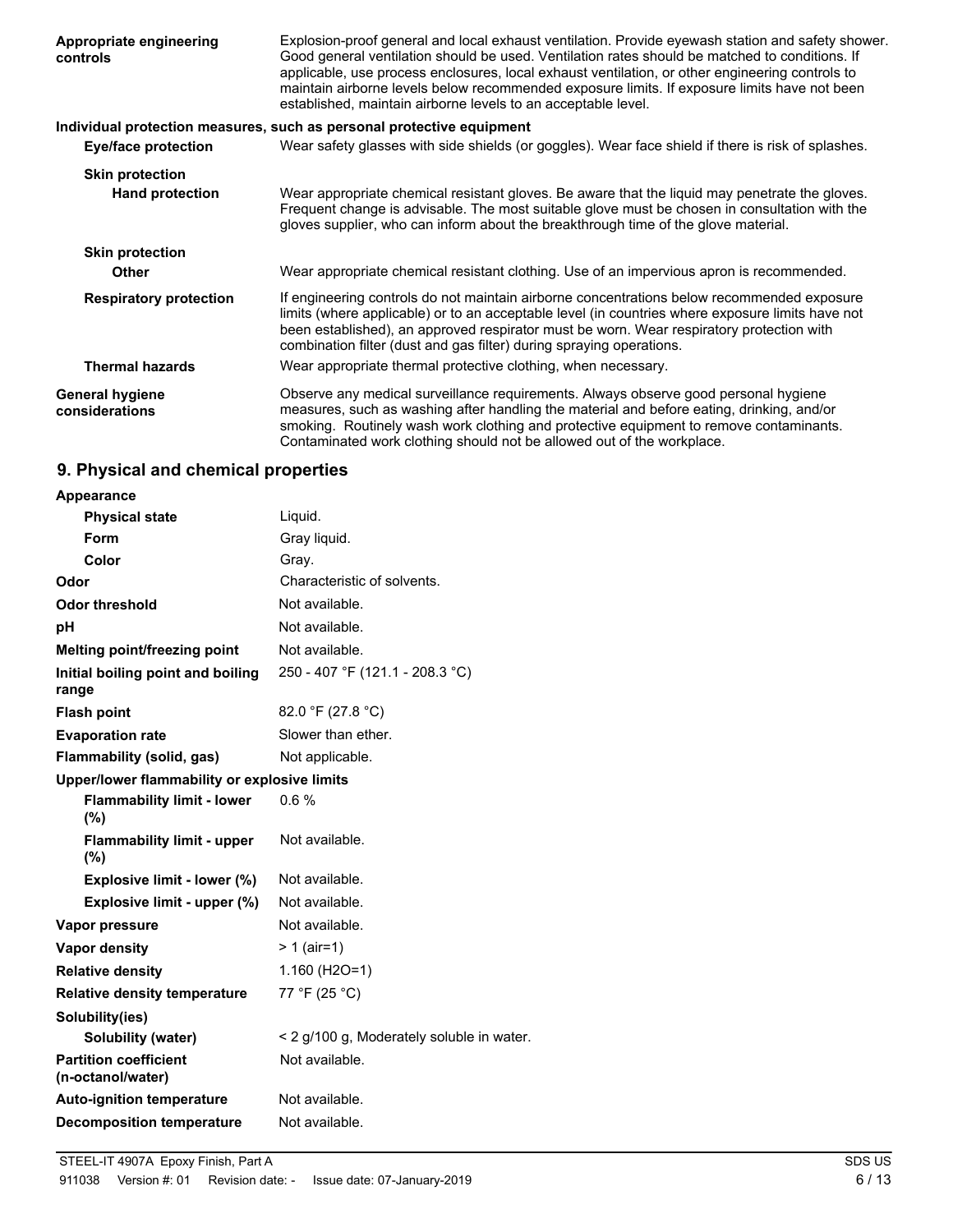| <b>Viscosity</b>                             | Not available.                                                                                                                                                |
|----------------------------------------------|---------------------------------------------------------------------------------------------------------------------------------------------------------------|
| <b>Other information</b>                     |                                                                                                                                                               |
| <b>Explosive properties</b>                  | Not explosive.                                                                                                                                                |
| <b>Oxidizing properties</b>                  | Not oxidizing.                                                                                                                                                |
| <b>VOC</b>                                   | $<$ 450.72 g/l                                                                                                                                                |
| 10. Stability and reactivity                 |                                                                                                                                                               |
| <b>Reactivity</b>                            | The product is stable and non-reactive under normal conditions of use, storage and transport.                                                                 |
| <b>Chemical stability</b>                    | Material is stable under normal conditions.                                                                                                                   |
| <b>Possibility of hazardous</b><br>reactions | No dangerous reaction known under conditions of normal use.                                                                                                   |
| <b>Conditions to avoid</b>                   | Avoid heat, sparks, open flames and other ignition sources. Avoid temperatures exceeding the<br>flash point. Contact with incompatible materials.             |
| Incompatible materials                       | Strong acids. Strong oxidizing agents. Strong reducing agents. Halogens.                                                                                      |
| <b>Hazardous decomposition</b><br>products   | Thermal decomposition of this product can generate carbon monoxide and carbon dioxide.<br>Aldehydes. Nitrogen compounds. Metal oxides. Halogenated compounds. |
| 11. Toxicological information                |                                                                                                                                                               |

#### **Information on likely routes of exposure**

| <b>Inhalation</b>                                                                  | Harmful if inhaled. May cause respiratory tract irritation. Causes damage to organs through<br>prolonged or repeated exposure by inhalation.                                                                                                                                                                                                                                                              |
|------------------------------------------------------------------------------------|-----------------------------------------------------------------------------------------------------------------------------------------------------------------------------------------------------------------------------------------------------------------------------------------------------------------------------------------------------------------------------------------------------------|
| <b>Skin contact</b>                                                                | May be harmful in contact with skin. Causes skin irritation. May cause an allergic skin reaction.                                                                                                                                                                                                                                                                                                         |
|                                                                                    | 2-Butoxy ethanol may be absorbed through the skin in toxic amounts if contact is repeated and<br>prolonged. These effects have not been observed in humans.                                                                                                                                                                                                                                               |
| Eye contact                                                                        | Causes serious eye damage.                                                                                                                                                                                                                                                                                                                                                                                |
| Ingestion                                                                          | May cause discomfort if swallowed.                                                                                                                                                                                                                                                                                                                                                                        |
| Symptoms related to the<br>physical, chemical and<br>toxicological characteristics | Narcosis. Nausea, vomiting. Behavioral changes. Decrease in motor functions. Causes serious<br>eye damage. Symptoms may include stinging, tearing, redness, swelling, and blurred vision.<br>Permanent eye damage including blindness could result. May cause respiratory irritation. Skin<br>irritation. May cause redness and pain. May cause an allergic skin reaction. Dermatitis. Rash.<br>Jaundice. |

### **Information on toxicological effects**

| <b>Components</b>                    | <b>Species</b> | <b>Test Results</b>    |
|--------------------------------------|----------------|------------------------|
| 1,2,4-Trimethylbenzene (CAS 95-63-6) |                |                        |
| <b>Acute</b>                         |                |                        |
| <b>Dermal</b>                        |                |                        |
| LD50                                 | Rabbit         | > 3160 mg/kg           |
| <b>Inhalation</b>                    |                |                        |
| LD50                                 | Rat            | 18000 ppm, 4 hours     |
| Oral                                 |                |                        |
| LD50                                 | Rat            | 2720 - 3960 mg/kg      |
| Cumene (CAS 98-82-8)                 |                |                        |
| <b>Acute</b>                         |                |                        |
| <b>Dermal</b>                        |                |                        |
| LD50                                 | Rabbit         | > 3160 mg/kg, 24 Hours |
| Inhalation                           |                |                        |
| <b>LC50</b>                          | Rat            | 8000 ppm, 4 Hours      |
| Oral                                 |                |                        |
| LD50                                 | Rat            | 2910 mg/kg             |
|                                      |                |                        |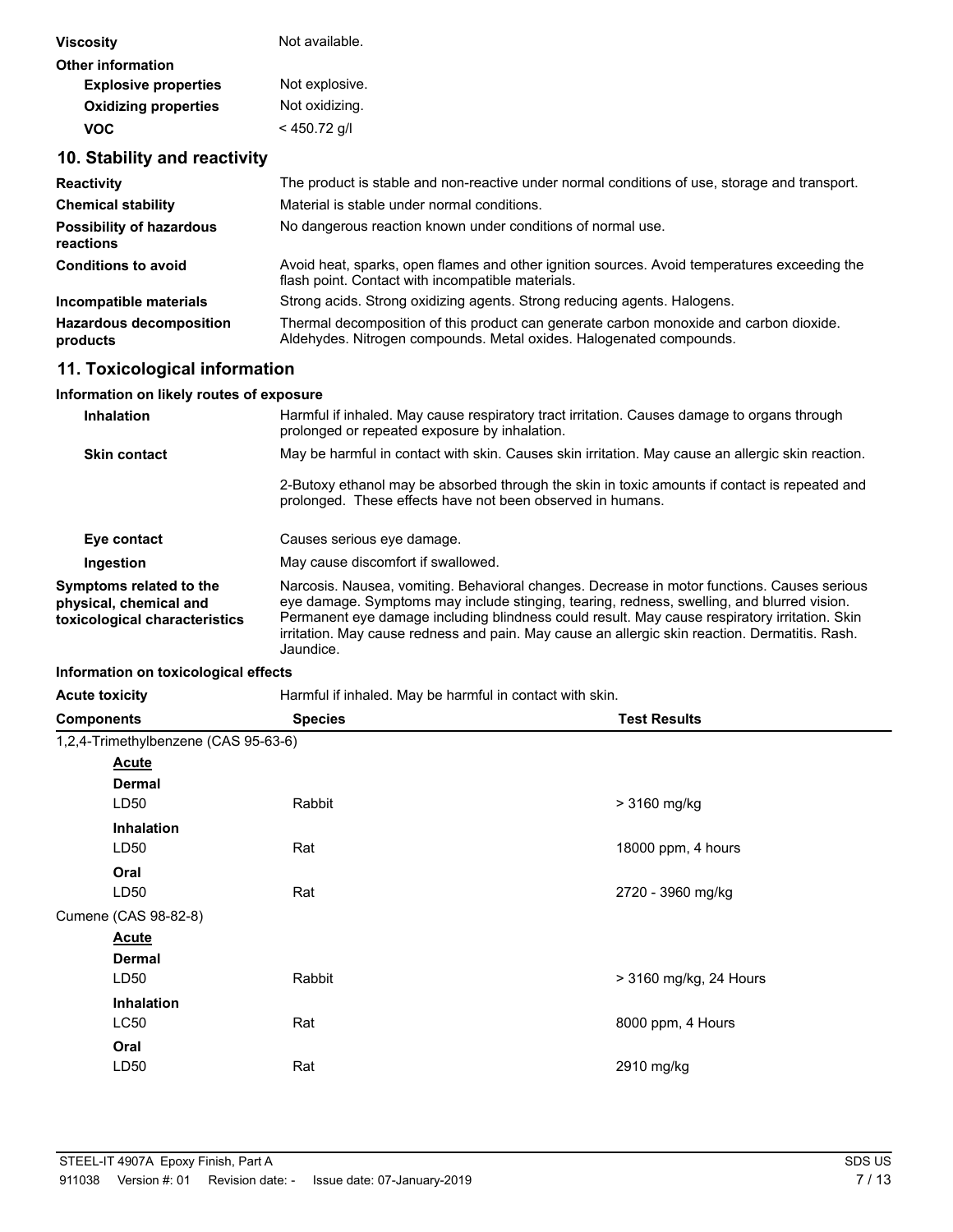| <b>Components</b>                                                                                                                                                                                         | <b>Species</b>                                                                                                                                                                                                                                                                         |  | <b>Test Results</b>                                                                      |
|-----------------------------------------------------------------------------------------------------------------------------------------------------------------------------------------------------------|----------------------------------------------------------------------------------------------------------------------------------------------------------------------------------------------------------------------------------------------------------------------------------------|--|------------------------------------------------------------------------------------------|
| Diethylbenzene (CAS 25340-17-4)                                                                                                                                                                           |                                                                                                                                                                                                                                                                                        |  |                                                                                          |
| <b>Acute</b>                                                                                                                                                                                              |                                                                                                                                                                                                                                                                                        |  |                                                                                          |
| <b>Dermal</b>                                                                                                                                                                                             |                                                                                                                                                                                                                                                                                        |  |                                                                                          |
| LD50                                                                                                                                                                                                      | Rat                                                                                                                                                                                                                                                                                    |  | > 2000 mg/kg                                                                             |
| Oral                                                                                                                                                                                                      |                                                                                                                                                                                                                                                                                        |  |                                                                                          |
| LD50                                                                                                                                                                                                      | Rat                                                                                                                                                                                                                                                                                    |  | 2050 mg/kg                                                                               |
| Ethylbenzene (CAS 100-41-4)                                                                                                                                                                               |                                                                                                                                                                                                                                                                                        |  |                                                                                          |
| <b>Acute</b><br><b>Dermal</b>                                                                                                                                                                             |                                                                                                                                                                                                                                                                                        |  |                                                                                          |
| LD50                                                                                                                                                                                                      | Rabbit                                                                                                                                                                                                                                                                                 |  | 15400 mg/kg                                                                              |
| <b>Inhalation</b>                                                                                                                                                                                         |                                                                                                                                                                                                                                                                                        |  |                                                                                          |
| <b>LC50</b>                                                                                                                                                                                               | Rat                                                                                                                                                                                                                                                                                    |  | 17.4 mg/m <sup>3</sup> , 4 Hours                                                         |
| Oral                                                                                                                                                                                                      |                                                                                                                                                                                                                                                                                        |  |                                                                                          |
| LD50                                                                                                                                                                                                      | Rat                                                                                                                                                                                                                                                                                    |  | 35000 - 47000 mg/kg                                                                      |
| Polyamide resin (CAS 68410-23-1)                                                                                                                                                                          |                                                                                                                                                                                                                                                                                        |  |                                                                                          |
| <b>Acute</b>                                                                                                                                                                                              |                                                                                                                                                                                                                                                                                        |  |                                                                                          |
| Oral                                                                                                                                                                                                      |                                                                                                                                                                                                                                                                                        |  |                                                                                          |
| LD50                                                                                                                                                                                                      | Rat                                                                                                                                                                                                                                                                                    |  | > 5000 mg/kg                                                                             |
| Triethylenetetramine (CAS 112-24-3)                                                                                                                                                                       |                                                                                                                                                                                                                                                                                        |  |                                                                                          |
| <b>Acute</b>                                                                                                                                                                                              |                                                                                                                                                                                                                                                                                        |  |                                                                                          |
| <b>Dermal</b>                                                                                                                                                                                             |                                                                                                                                                                                                                                                                                        |  |                                                                                          |
| LD50                                                                                                                                                                                                      | Rabbit                                                                                                                                                                                                                                                                                 |  | 805 mg/kg                                                                                |
| Xylene (CAS 1330-20-7)                                                                                                                                                                                    |                                                                                                                                                                                                                                                                                        |  |                                                                                          |
| <b>Acute</b>                                                                                                                                                                                              |                                                                                                                                                                                                                                                                                        |  |                                                                                          |
| Oral                                                                                                                                                                                                      |                                                                                                                                                                                                                                                                                        |  |                                                                                          |
| LD50                                                                                                                                                                                                      | Rat                                                                                                                                                                                                                                                                                    |  | 3523 mg/kg                                                                               |
| <b>Skin corrosion/irritation</b>                                                                                                                                                                          | Causes skin irritation.                                                                                                                                                                                                                                                                |  |                                                                                          |
| Serious eye damage/eye<br>irritation                                                                                                                                                                      | Causes serious eye damage.                                                                                                                                                                                                                                                             |  |                                                                                          |
| Respiratory or skin sensitization                                                                                                                                                                         |                                                                                                                                                                                                                                                                                        |  |                                                                                          |
| <b>Respiratory sensitization</b>                                                                                                                                                                          | Not a respiratory sensitizer.                                                                                                                                                                                                                                                          |  |                                                                                          |
| <b>Skin sensitization</b>                                                                                                                                                                                 | May cause an allergic skin reaction.                                                                                                                                                                                                                                                   |  |                                                                                          |
| Germ cell mutagenicity                                                                                                                                                                                    | mutagenic or genotoxic.                                                                                                                                                                                                                                                                |  | No data available to indicate product or any components present at greater than 0.1% are |
| Carcinogenicity                                                                                                                                                                                           | Suspected of causing cancer.                                                                                                                                                                                                                                                           |  |                                                                                          |
| IARC Monographs. Overall Evaluation of Carcinogenicity                                                                                                                                                    |                                                                                                                                                                                                                                                                                        |  |                                                                                          |
| 2-Butoxyethanol (CAS 111-76-2)<br>Chromium (CAS 7440-47-3)<br>Cumene (CAS 98-82-8)<br>Ethylbenzene (CAS 100-41-4)<br>Nickel (CAS 7440-02-0)<br>Xylene (CAS 1330-20-7)<br><b>NTP Report on Carcinogens</b> | 3 Not classifiable as to carcinogenicity to humans.<br>3 Not classifiable as to carcinogenicity to humans.<br>2B Possibly carcinogenic to humans.<br>2B Possibly carcinogenic to humans.<br>2B Possibly carcinogenic to humans.<br>3 Not classifiable as to carcinogenicity to humans. |  |                                                                                          |
| Cumene (CAS 98-82-8)<br>Nickel (CAS 7440-02-0)                                                                                                                                                            | Reasonably Anticipated to be a Human Carcinogen.<br>Reasonably Anticipated to be a Human Carcinogen.<br>OSHA Specifically Regulated Substances (29 CFR 1910.1001-1053)                                                                                                                 |  |                                                                                          |
| Not regulated.                                                                                                                                                                                            |                                                                                                                                                                                                                                                                                        |  |                                                                                          |
| <b>Reproductive toxicity</b>                                                                                                                                                                              | Based on available data, the classification criteria are not met. However: Components in this<br>product have been shown to cause birth defects and reproductive disorders in laboratory animals.                                                                                      |  |                                                                                          |
| Specific target organ toxicity -<br>single exposure                                                                                                                                                       | May cause respiratory irritation.                                                                                                                                                                                                                                                      |  |                                                                                          |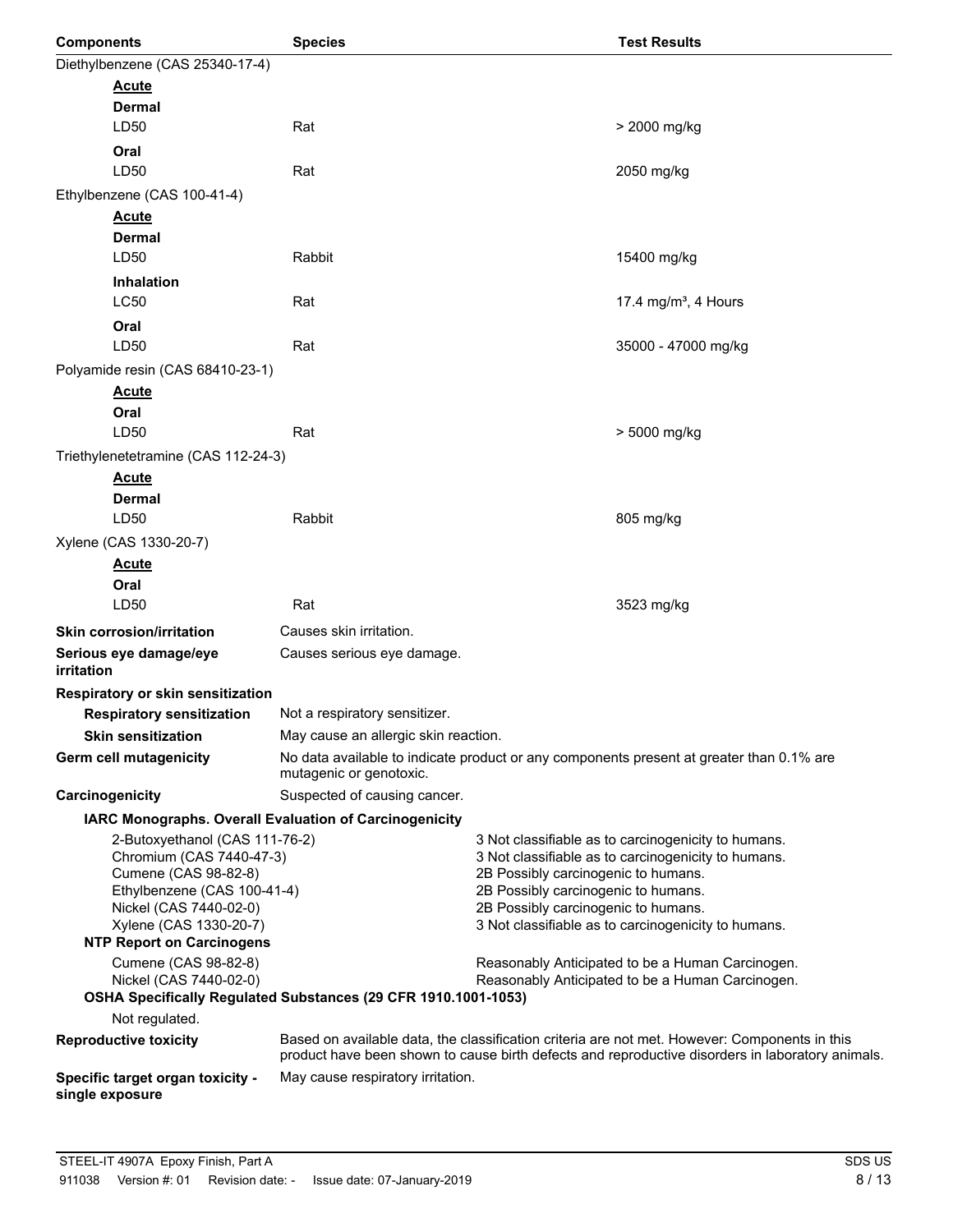| Specific target organ toxicity -<br>repeated exposure | Causes damage to organs (lungs) through prolonged or repeated exposure by inhalation. May<br>cause damage to organs (central nervous system, kidneys, liver, hearing organs) through<br>prolonged or repeated exposure. |  |
|-------------------------------------------------------|-------------------------------------------------------------------------------------------------------------------------------------------------------------------------------------------------------------------------|--|
| <b>Aspiration hazard</b>                              | Due to lack of data the classification is not possible.                                                                                                                                                                 |  |
| <b>Chronic effects</b>                                | Causes damage to organs through prolonged or repeated exposure. May cause damage to<br>organs through prolonged or repeated exposure. May be harmful if absorbed through skin.<br>Prolonged inhalation may be harmful.  |  |
|                                                       | 2-Butoxy ethanol may be absorbed through the skin in toxic amounts if contact is repeated and<br>prolonged. These effects have not been observed in humans.                                                             |  |
|                                                       |                                                                                                                                                                                                                         |  |

Prolonged exposure may cause chronic effects.

# **12. Ecological information**

**Ecotoxicity** Toxic to aquatic life with long lasting effects.

| <b>Components</b>                                            |             | <b>Species</b>                                             | <b>Test Results</b>        |
|--------------------------------------------------------------|-------------|------------------------------------------------------------|----------------------------|
| 1,2,4-Trimethylbenzene (CAS 95-63-6)                         |             |                                                            |                            |
| <b>Aquatic</b>                                               |             |                                                            |                            |
| Acute                                                        |             |                                                            |                            |
| Fish                                                         | LC50        | Fathead minnow (Pimephales promelas) 7.72 mg/l, 96 hours   |                            |
| Cumene (CAS 98-82-8)                                         |             |                                                            |                            |
| <b>Aquatic</b>                                               |             |                                                            |                            |
| Fish                                                         | LC50        | Rainbow trout, donaldson trout<br>(Oncorhynchus mykiss)    | 2.7 mg/l, 96 hours         |
| Diethylbenzene (CAS 25340-17-4)                              |             |                                                            |                            |
| <b>Aquatic</b>                                               |             |                                                            |                            |
| Acute                                                        |             |                                                            |                            |
| Algae                                                        | ErC50       | Pseudokirchneriella subcapitata                            | 1.21 mg/l, 72 hours        |
| Crustacea                                                    | <b>EC50</b> | Daphnia magna                                              | 2.01 mg/l, 48 hours        |
| Fish                                                         | LC50        | Oncorhynchus mykiss                                        | 0.673 mg/l, 96 hours       |
| Distillates (petroleum), hydrotreated light (CAS 64742-47-8) |             |                                                            |                            |
| <b>Aquatic</b>                                               |             |                                                            |                            |
| Fish                                                         | <b>LC50</b> | Rainbow trout, donaldson trout<br>(Oncorhynchus mykiss)    | 2.9 mg/l, 96 hours         |
| Ethylbenzene (CAS 100-41-4)                                  |             |                                                            |                            |
| <b>Aquatic</b>                                               |             |                                                            |                            |
| Acute                                                        |             |                                                            |                            |
| Crustacea                                                    | <b>EC50</b> | Water flea (Daphnia magna)                                 | 1.81 - 2.38 mg/l, 48 hours |
| Fish                                                         | LC50        | Rainbow trout, donaldson trout<br>(Oncorhynchus mykiss)    | 4.2 mg/l, 96 hours         |
| Chronic                                                      |             |                                                            |                            |
| Crustacea                                                    | <b>EC50</b> | Ceriodaphnia dubia                                         | 3.6 mg/l, 7 days           |
| Solvent naphtha (petroleum), light aromatic (CAS 64742-95-6) |             |                                                            |                            |
| <b>Aquatic</b>                                               |             |                                                            |                            |
| Acute                                                        |             |                                                            |                            |
| Crustacea                                                    | <b>EL50</b> | Daphnia                                                    | 4.5 mg/l, 48 hours         |
| Fish                                                         | <b>LL50</b> | Oncorhynchus mykiss                                        | 10 mg/l, 96 hours          |
| Xylene (CAS 1330-20-7)                                       |             |                                                            |                            |
| <b>Aquatic</b>                                               |             |                                                            |                            |
| Fish                                                         | <b>LC50</b> | Rainbow trout, donaldson trout<br>(Oncorhynchus mykiss)    | 2.6 mg/l, 96 hours         |
| <b>Persistence and degradability</b>                         |             | No data is available on the degradability of this product. |                            |
| <b>Bioaccumulative potential</b>                             |             |                                                            |                            |
| Partition coefficient n-octanol / water (log Kow)            |             |                                                            |                            |
| 2-Butoxyethanol (CAS 111-76-2)                               |             | 0.83                                                       |                            |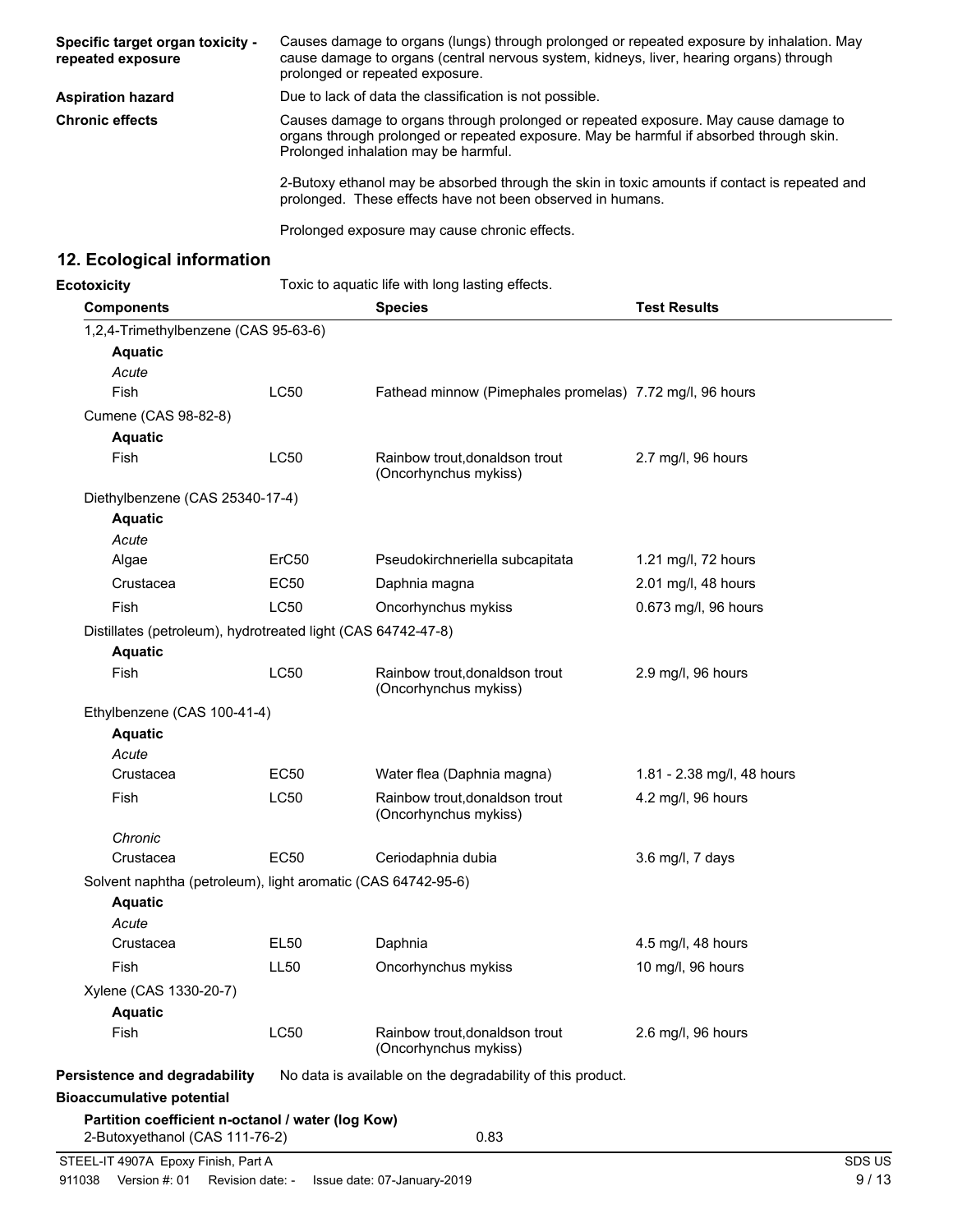| Partition coefficient n-octanol / water (log Kow)     |                                                                                                                                                                                                                                                                                                                                                   |
|-------------------------------------------------------|---------------------------------------------------------------------------------------------------------------------------------------------------------------------------------------------------------------------------------------------------------------------------------------------------------------------------------------------------|
| Ethylbenzene (CAS 100-41-4)<br>Xylene (CAS 1330-20-7) | 3.15<br>$3.12 - 3.2$                                                                                                                                                                                                                                                                                                                              |
| Mobility in soil                                      | This product is moderately water soluble and may disperse in soil.                                                                                                                                                                                                                                                                                |
| Other adverse effects                                 | The product contains volatile organic compounds which have a photochemical ozone creation<br>potential.                                                                                                                                                                                                                                           |
| 13. Disposal considerations                           |                                                                                                                                                                                                                                                                                                                                                   |
| <b>Disposal instructions</b>                          | Collect and reclaim or dispose in sealed containers at licensed waste disposal site. Do not allow<br>this material to drain into sewers/water supplies. Do not contaminate ponds, waterways or ditches<br>with chemical or used container. Dispose of contents/container in accordance with<br>local/regional/national/international regulations. |
| Local disposal regulations                            | Dispose in accordance with all applicable regulations.                                                                                                                                                                                                                                                                                            |
| Hazardous waste code                                  | The waste code should be assigned in discussion between the user, the producer and the waste<br>disposal company.                                                                                                                                                                                                                                 |

Dispose of in accordance with local regulations. Empty containers or liners may retain some product residues. This material and its container must be disposed of in a safe manner. **Waste from residues / unused products**

Since emptied containers may retain product residue, follow label warnings even after container is emptied. Empty containers should be taken to an approved waste handling site for recycling or disposal. **Contaminated packaging**

# **14. Transport information**

| <b>DOT</b>                        |                                                                                                             |
|-----------------------------------|-------------------------------------------------------------------------------------------------------------|
| <b>UN number</b>                  | UN1263                                                                                                      |
| UN proper shipping name           | Paint                                                                                                       |
| <b>Transport hazard class(es)</b> |                                                                                                             |
| <b>Class</b>                      | 3                                                                                                           |
| <b>Subsidiary risk</b>            |                                                                                                             |
| Label(s)                          | 3                                                                                                           |
| <b>Packing group</b>              | III                                                                                                         |
| <b>Environmental hazards</b>      |                                                                                                             |
| <b>Marine pollutant</b>           | Yes                                                                                                         |
|                                   | <b>Special precautions for user</b> Read safety instructions, SDS and emergency procedures before handling. |
| <b>Special provisions</b>         | B1, B52, IB3, T2, TP1, TP29                                                                                 |
| <b>Packaging exceptions</b>       | 150                                                                                                         |
| Packaging non bulk                | 173                                                                                                         |
| Packaging bulk                    | 242                                                                                                         |
| <b>IATA</b>                       |                                                                                                             |
| <b>UN number</b>                  | UN1263                                                                                                      |
| UN proper shipping name           | Paint                                                                                                       |
| <b>Transport hazard class(es)</b> |                                                                                                             |
| <b>Class</b>                      | 3                                                                                                           |
| <b>Subsidiary risk</b>            |                                                                                                             |
| Label(s)                          | 3                                                                                                           |
| <b>Packing group</b>              | Ш                                                                                                           |
| <b>Environmental hazards</b>      | Yes                                                                                                         |
| <b>ERG Code</b>                   | 31                                                                                                          |
|                                   | Special precautions for user Read safety instructions, SDS and emergency procedures before handling.        |
| <b>IMDG</b>                       |                                                                                                             |
| <b>UN number</b>                  | UN1263                                                                                                      |
| UN proper shipping name           | <b>PAINT</b>                                                                                                |
| <b>Transport hazard class(es)</b> |                                                                                                             |
| <b>Class</b>                      | 3                                                                                                           |
| <b>Subsidiary risk</b>            |                                                                                                             |
| Packing group                     | III                                                                                                         |
| <b>Environmental hazards</b>      |                                                                                                             |
| <b>Marine pollutant</b>           | Yes                                                                                                         |
| <b>EmS</b>                        | $F-E$ , S-E                                                                                                 |
|                                   | Special precautions for user Read safety instructions, SDS and emergency procedures before handling.        |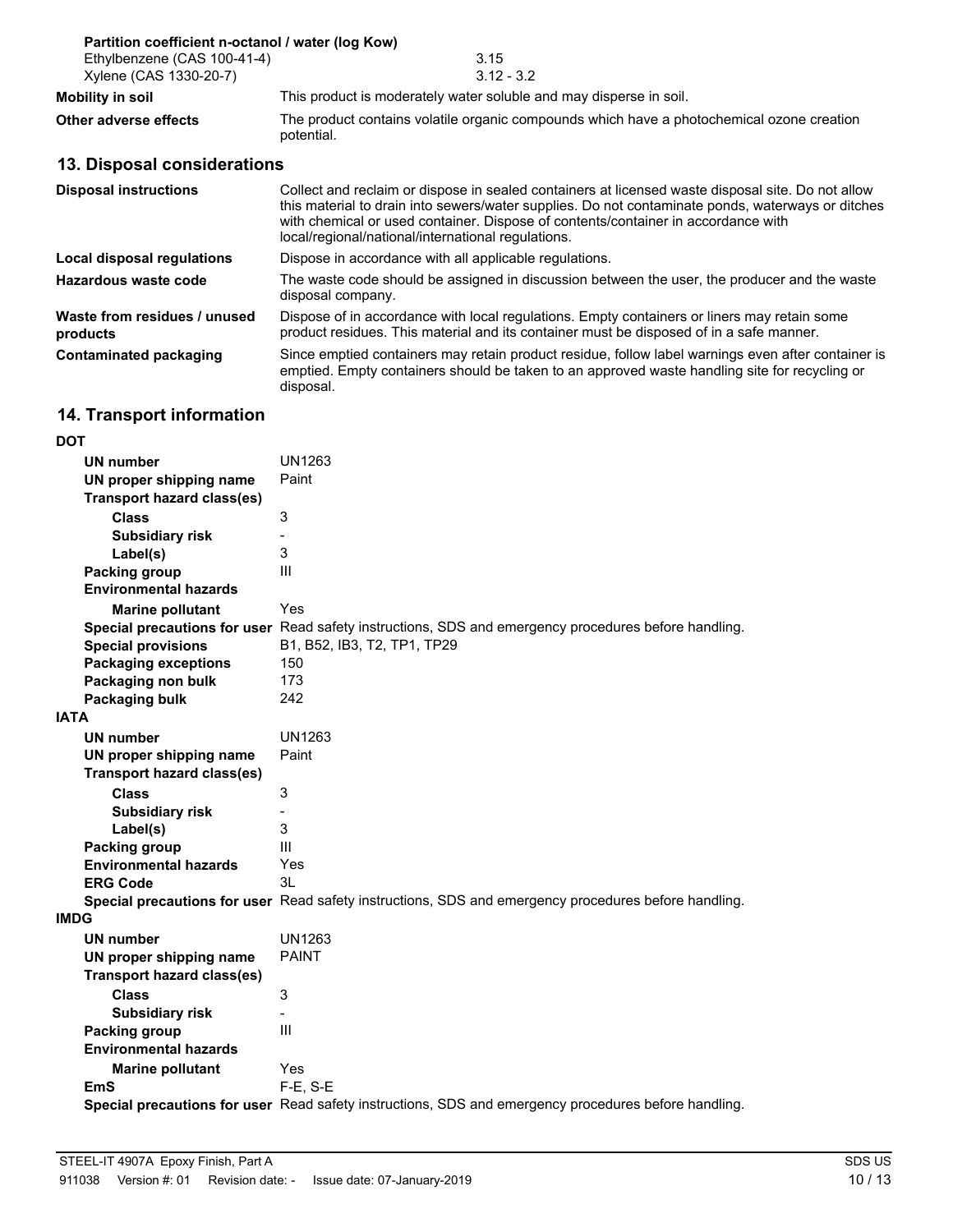**Transport in bulk according to** Not established. **Annex II of MARPOL 73/78 and the IBC Code**

### **15. Regulatory information**

| US federal regulations                                                                                                                                                                                                  | Standard, 29 CFR 1910.1200.                                                                                                                                                                                                                                                               |                       | This product is a "Hazardous Chemical" as defined by the OSHA Hazard Communication |  |
|-------------------------------------------------------------------------------------------------------------------------------------------------------------------------------------------------------------------------|-------------------------------------------------------------------------------------------------------------------------------------------------------------------------------------------------------------------------------------------------------------------------------------------|-----------------------|------------------------------------------------------------------------------------|--|
|                                                                                                                                                                                                                         | TSCA Section 12(b) Export Notification (40 CFR 707, Subpt. D)                                                                                                                                                                                                                             |                       |                                                                                    |  |
| $(CAS 98-56-6)$                                                                                                                                                                                                         | 4-Chloro-.alpha.,.alpha.,.alpha.-trifluorotoluene                                                                                                                                                                                                                                         |                       | 1.0 % One-Time Export Notification only.                                           |  |
|                                                                                                                                                                                                                         | <b>CERCLA Hazardous Substance List (40 CFR 302.4)</b>                                                                                                                                                                                                                                     |                       |                                                                                    |  |
| 2-Butoxyethanol (CAS 111-76-2)                                                                                                                                                                                          |                                                                                                                                                                                                                                                                                           | Listed.               |                                                                                    |  |
| Chromium (CAS 7440-47-3)                                                                                                                                                                                                |                                                                                                                                                                                                                                                                                           | Listed.               |                                                                                    |  |
| Cumene (CAS 98-82-8)                                                                                                                                                                                                    |                                                                                                                                                                                                                                                                                           | Listed.               |                                                                                    |  |
| Ethylbenzene (CAS 100-41-4)                                                                                                                                                                                             |                                                                                                                                                                                                                                                                                           | Listed.               |                                                                                    |  |
| Nickel (CAS 7440-02-0)                                                                                                                                                                                                  |                                                                                                                                                                                                                                                                                           | Listed.               |                                                                                    |  |
| Xylene (CAS 1330-20-7)<br><b>SARA 304 Emergency release notification</b>                                                                                                                                                |                                                                                                                                                                                                                                                                                           | Listed.               |                                                                                    |  |
| Not regulated.                                                                                                                                                                                                          | OSHA Specifically Regulated Substances (29 CFR 1910.1001-1053)                                                                                                                                                                                                                            |                       |                                                                                    |  |
| Not regulated.                                                                                                                                                                                                          |                                                                                                                                                                                                                                                                                           |                       |                                                                                    |  |
| Superfund Amendments and Reauthorization Act of 1986 (SARA)                                                                                                                                                             |                                                                                                                                                                                                                                                                                           |                       |                                                                                    |  |
| SARA 302 Extremely hazardous substance                                                                                                                                                                                  |                                                                                                                                                                                                                                                                                           |                       |                                                                                    |  |
| Not listed.                                                                                                                                                                                                             |                                                                                                                                                                                                                                                                                           |                       |                                                                                    |  |
| SARA 311/312 Hazardous<br>chemical                                                                                                                                                                                      | Yes                                                                                                                                                                                                                                                                                       |                       |                                                                                    |  |
| <b>Classified hazard</b><br>categories                                                                                                                                                                                  | Flammable (gases, aerosols, liquids, or solids)<br>Acute toxicity (any route of exposure)<br>Skin corrosion or irritation<br>Serious eye damage or eye irritation<br>Respiratory or skin sensitization<br>Carcinogenicity<br>Specific target organ toxicity (single or repeated exposure) |                       |                                                                                    |  |
| SARA 313 (TRI reporting)                                                                                                                                                                                                |                                                                                                                                                                                                                                                                                           |                       |                                                                                    |  |
| <b>Chemical name</b>                                                                                                                                                                                                    |                                                                                                                                                                                                                                                                                           | <b>CAS number</b>     | % by wt.                                                                           |  |
| 1,2,4-Trimethylbenzene                                                                                                                                                                                                  |                                                                                                                                                                                                                                                                                           | 95-63-6               | $1 - 3$                                                                            |  |
| 2-Butoxyethanol                                                                                                                                                                                                         |                                                                                                                                                                                                                                                                                           | 111-76-2              | $10 - 15$                                                                          |  |
| Chromium                                                                                                                                                                                                                |                                                                                                                                                                                                                                                                                           | 7440-47-3             | $1 - 5$                                                                            |  |
| Ethylbenzene<br><b>Nickel</b>                                                                                                                                                                                           |                                                                                                                                                                                                                                                                                           | 100-41-4<br>7440-02-0 | $1 - 5$<br>$1 - 5$                                                                 |  |
| Xylene                                                                                                                                                                                                                  |                                                                                                                                                                                                                                                                                           | 1330-20-7             | $10 - 15$                                                                          |  |
| Other federal regulations                                                                                                                                                                                               |                                                                                                                                                                                                                                                                                           |                       |                                                                                    |  |
| Clean Air Act (CAA) Section 112 Hazardous Air Pollutants (HAPs) List                                                                                                                                                    |                                                                                                                                                                                                                                                                                           |                       |                                                                                    |  |
| Chromium (CAS 7440-47-3)<br>Cumene (CAS 98-82-8)<br>Ethylbenzene (CAS 100-41-4)<br>Nickel (CAS 7440-02-0)<br>Xylene (CAS 1330-20-7)<br>Clean Air Act (CAA) Section 112(r) Accidental Release Prevention (40 CFR 68.130) |                                                                                                                                                                                                                                                                                           |                       |                                                                                    |  |
| Not regulated.                                                                                                                                                                                                          |                                                                                                                                                                                                                                                                                           |                       |                                                                                    |  |
| <b>Safe Drinking Water Act</b><br>(SDWA)                                                                                                                                                                                | Not regulated.                                                                                                                                                                                                                                                                            |                       |                                                                                    |  |
| <b>US state regulations</b>                                                                                                                                                                                             |                                                                                                                                                                                                                                                                                           |                       |                                                                                    |  |
| US. Massachusetts RTK - Substance List                                                                                                                                                                                  |                                                                                                                                                                                                                                                                                           |                       |                                                                                    |  |
| 1.2.4-Trimethylbenzene (CAS 95-63-6)                                                                                                                                                                                    |                                                                                                                                                                                                                                                                                           |                       |                                                                                    |  |

1,2,4-Trimethylbenzene (CAS 95-63-6) 2-Butoxyethanol (CAS 111-76-2) Chromium (CAS 7440-47-3) Cumene (CAS 98-82-8)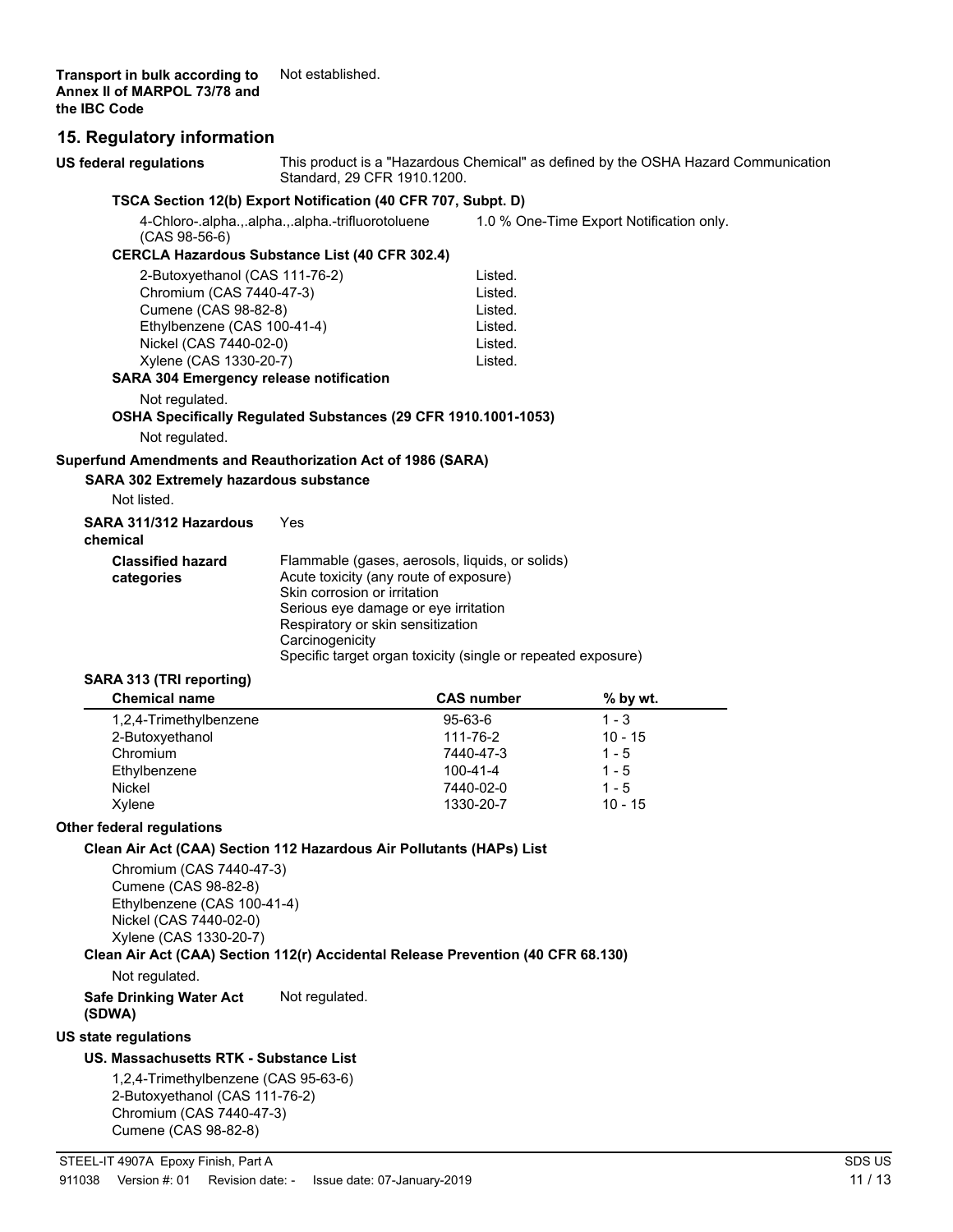Ethylbenzene (CAS 100-41-4) Nickel (CAS 7440-02-0) Triethylenetetramine (CAS 112-24-3) Xylene (CAS 1330-20-7)

### **US. New Jersey Worker and Community Right-to-Know Act**

1,2,4-Trimethylbenzene (CAS 95-63-6) 2-Butoxyethanol (CAS 111-76-2) 4-Chloro-.alpha.,.alpha.,.alpha.-trifluorotoluene (CAS 98-56-6) Chromium (CAS 7440-47-3) Cumene (CAS 98-82-8) Diethylbenzene (CAS 25340-17-4) Distillates (petroleum), hydrotreated light (CAS 64742-47-8) Ethylbenzene (CAS 100-41-4) Nickel (CAS 7440-02-0) Triethylenetetramine (CAS 112-24-3) Xylene (CAS 1330-20-7)

### **US. Pennsylvania Worker and Community Right-to-Know Law**

1,2,4-Trimethylbenzene (CAS 95-63-6) 2-Butoxyethanol (CAS 111-76-2) Chromium (CAS 7440-47-3) Cumene (CAS 98-82-8) Ethylbenzene (CAS 100-41-4) Nickel (CAS 7440-02-0) Triethylenetetramine (CAS 112-24-3) Xylene (CAS 1330-20-7)

### **US. Rhode Island RTK**

1,2,4-Trimethylbenzene (CAS 95-63-6) Chromium (CAS 7440-47-3) Cumene (CAS 98-82-8) Ethylbenzene (CAS 100-41-4) Nickel (CAS 7440-02-0) Xylene (CAS 1330-20-7)

### **California Proposition 65**



WARNING: This product can expose you to chemicals including Ethylbenzene, which is known to the State of California to cause cancer. For more information go to www.P65Warnings.ca.gov.

### **California Proposition 65 - CRT: Listed date/Carcinogenic substance**

Cumene (CAS 98-82-8) Listed: April 6, 2010 Ethylbenzene (CAS 100-41-4) Listed: June 11, 2004 Formaldehyde (CAS 50-00-0) Listed: January 1, 1988 Nickel (CAS 7440-02-0) Listed: October 1, 1989

### **US. California. Candidate Chemicals List. Safer Consumer Products Regulations (Cal. Code Regs, tit. 22, 69502.3, subd. (a))**

1,2,4-Trimethylbenzene (CAS 95-63-6) 2-Butoxyethanol (CAS 111-76-2) Chromium (CAS 7440-47-3) Cumene (CAS 98-82-8) Ethylbenzene (CAS 100-41-4) Nickel (CAS 7440-02-0) Solvent naphtha (petroleum), light aromatic (CAS 64742-95-6) Xylene (CAS 1330-20-7)

### **International Inventories**

| Country(s) or region | Inventory name                                                            | On inventory (yes/no)* |
|----------------------|---------------------------------------------------------------------------|------------------------|
| Australia            | Australian Inventory of Chemical Substances (AICS)                        | No                     |
| Canada               | Domestic Substances List (DSL)                                            | No                     |
| Canada               | Non-Domestic Substances List (NDSL)                                       | <b>No</b>              |
| China                | Inventory of Existing Chemical Substances in China (IECSC)                | Yes                    |
| Europe               | European Inventory of Existing Commercial Chemical<br>Substances (EINECS) | <b>No</b>              |
| Europe               | European List of Notified Chemical Substances (ELINCS)                    | No                     |